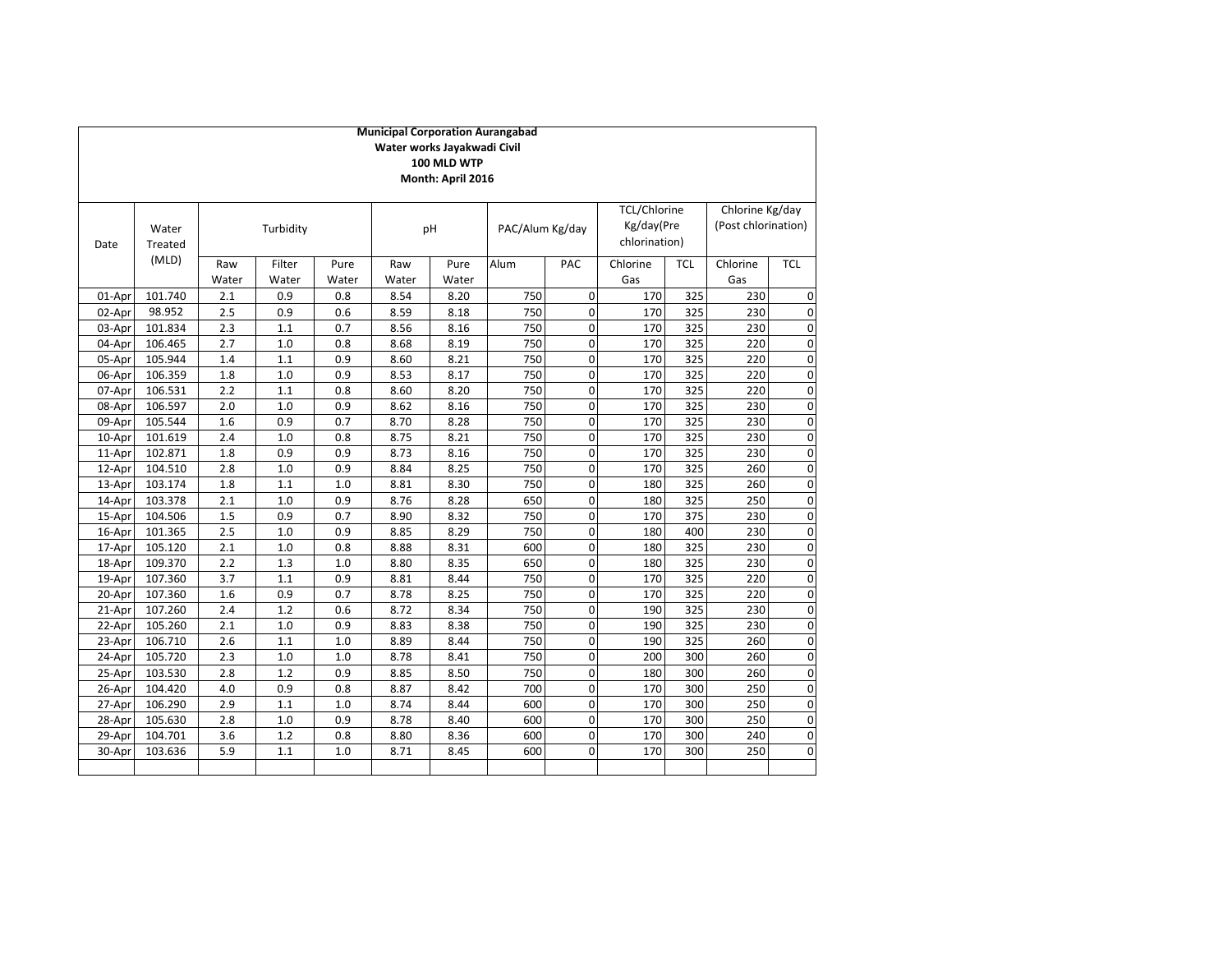|        |                  |              |                 |               | <b>Municipal Corporation Aurangabad</b> | Water works Jayakwadi Civil<br>56 MLD WTP<br>Month: April 2016 |                 |                |                                                    |            |                                        |             |
|--------|------------------|--------------|-----------------|---------------|-----------------------------------------|----------------------------------------------------------------|-----------------|----------------|----------------------------------------------------|------------|----------------------------------------|-------------|
| Date   | Water<br>Treated |              | Turbidity       |               |                                         | pH                                                             | PAC/Alum Kg/day |                | <b>TCL/Chlorine</b><br>Kg/day(Pre<br>chlorination) |            | Chlorine Kg/day<br>(Post chlorination) |             |
| (MLD)  |                  | Raw<br>Water | Filter<br>Water | Pure<br>Water | Raw<br>Water                            | Pure<br>Water                                                  | Alum            | PAC            | Chlorine<br>Gas                                    | <b>TCL</b> | Chlorine<br>Gas                        | <b>TCL</b>  |
| 01-Apr | 41.230           | 2.0          | 0.7             | 0.6           | 8.52                                    | 7.85                                                           | 240             | $\mathbf 0$    | 80                                                 | 175        | 120                                    | 0           |
| 02-Apr | 41.230           | 2.2          | 1.1             | 0.9           | 8.55                                    | 7.95                                                           | 240             | $\mathbf{0}$   | 80                                                 | 200        | 120                                    | $\mathbf 0$ |
| 03-Apr | 41.230           | 2.1          | 0.9             | 0.8           | 8.59                                    | 8.05                                                           | 240             | 0              | 80                                                 | 175        | 125                                    | 0           |
| 04-Apr | 35.038           | 2.5          | 1.0             | 0.9           | 8.70                                    | 8.00                                                           | 240             | $\mathbf 0$    | 80                                                 | 175        | 125                                    | 0           |
| 05-Apr | 35.108           | 1.7          | 1.0             | 0.7           | 8.50                                    | 7.97                                                           | 240             | $\mathbf 0$    | 80                                                 | 200        | 125                                    | $\mathbf 0$ |
| 06-Apr | 34.914           | 2.6          | 1.1             | 0.9           | 8.55                                    | 7.95                                                           | 240             | $\mathbf 0$    | 80                                                 | 175        | 125                                    | $\mathbf 0$ |
| 07-Apr | 33.955           | 5.3          | 1.0             | 0.7           | 8.61                                    | 7.89                                                           | 240             | 0              | 90                                                 | 200        | 125                                    | 0           |
| 08-Apr | 34.762           | 4.9          | 0.9             | 0.8           | 8.58                                    | 7.93                                                           | 240             | $\mathbf 0$    | 90                                                 | 175        | 125                                    | $\mathbf 0$ |
| 09-Apr | 35.255           | 3.5          | 1.0             | 0.8           | 8.67                                    | 8.02                                                           | 240             | $\mathbf 0$    | 90                                                 | 175        | 125                                    | $\mathbf 0$ |
| 10-Apr | 34.197           | 4.5          | 1.0             | 0.9           | 8.63                                    | 8.06                                                           | 240             | 0              | 90                                                 | 175        | 130                                    | $\mathbf 0$ |
| 11-Apr | 36.391           | 2.2          | 0.9             | 0.8           | 8.68                                    | 8.09                                                           | 240             | 0              | 90                                                 | 175        | 130                                    | $\mathbf 0$ |
| 12-Apr | 33.877           | 7.6          | 1.2             | 1.0           | 8.70                                    | 8.20                                                           | 240             | 0              | 90                                                 | 175        | 130                                    | 0           |
| 13-Apr | 36.782           | 6.5          | 1.0             | 0.9           | 8.69                                    | 8.10                                                           | 300             | $\mathbf 0$    | 90                                                 | 175        | 130                                    | $\mathbf 0$ |
| 14-Apr | 33.578           | 7.2          | 1.1             | 1.0           | 8.65                                    | 8.18                                                           | 300             | $\mathbf 0$    | 90                                                 | 175        | 130                                    | $\mathbf 0$ |
| 15-Apr | 33.578           | 5.1          | 0.8             | 0.7           | 8.70                                    | 8.26                                                           | 300             | $\mathbf 0$    | 80                                                 | 175        | 130                                    | 0           |
| 16-Apr | 34.962           | 2.8          | 1.2             | 1.0           | 8.75                                    | 7.84                                                           | 300             | $\mathbf 0$    | 80                                                 | 175        | 130                                    | 0           |
| 17-Apr | 34.867           | 2.6          | 1.0             | 0.9           | 8.79                                    | 7.96                                                           | 300             | $\mathbf 0$    | 85                                                 | 175        | 130                                    | $\mathbf 0$ |
| 18-Apr | 34.504           | 3.2          | 1.1             | 1.0           | 8.82                                    | 8.30                                                           | 300             | 0              | 75                                                 | 200        | 130                                    | 0           |
| 19-Apr | 35.069           | 14.1         | 1.1             | 1.0           | 8.65                                    | 8.15                                                           | 300             | 0              | 75                                                 | 175        | 130                                    | 0           |
| 20-Apr | 35.385           | 5.6          | 1.0             | 0.9           | 8.70                                    | 8.12                                                           | 300             | $\overline{0}$ | 75                                                 | 175        | 130                                    | $\mathbf 0$ |
| 21-Apr | 35.090           | 6.4          | 1.4             | 0.8           | 8.74                                    | 8.15                                                           | 300             | $\mathbf 0$    | 75                                                 | 175        | 130                                    | 0           |
| 22-Apr | 35.195           | 6.0          | 1.1             | 1.0           | 8.70                                    | 8.22                                                           | 300             | $\mathbf 0$    | 75                                                 | 175        | 130                                    | $\mathbf 0$ |
| 23-Apr | 35.100           | 6.9          | 1.2             | 1.0           | 8.85                                    | 7.94                                                           | 300             | $\pmb{0}$      | 75                                                 | 175        | 130                                    | $\mathbf 0$ |
| 24-Apr | 35.013           | 2.2          | 1.0             | 0.8           | 8.80                                    | 8.06                                                           | 300             | 0              | 75                                                 | 175        | 110                                    | 0           |
| 25-Apr | 35.014           | 2.5          | 1.0             | 0.9           | 8.83                                    | 8.12                                                           | 300             | 0              | 75                                                 | 175        | 110                                    | $\mathbf 0$ |
| 26-Apr | 36.478           | 8.8          | 1.2             | 1.0           | 8.71                                    | 8.11                                                           | 300             | $\pmb{0}$      | 75                                                 | 175        | 110                                    | $\mathbf 0$ |
| 27-Apr | 32.321           | 3.1          | 1.3             | 0.8           | 8.65                                    | 8.20                                                           | 300             | $\mathbf 0$    | 70                                                 | 150        | 110                                    | 0           |
| 28-Apr | 35.023           | 8.6          | 1.1             | 1.0           | 8.70                                    | 8.07                                                           | 300             | 0              | 70                                                 | 150        | 110                                    | 0           |
| 29-Apr | 34.533           | 14.3         | 1.2             | 0.9           | 8.68                                    | 8.01                                                           | 300             | 0              | 70                                                 | 150        | 110                                    | $\mathbf 0$ |
| 30-Apr | 34.188           | 17.1         | 1.0             | 0.8           | 8.65                                    | 8.17                                                           | 300             | 0              | 70                                                 | 150        | 110                                    | 0           |
|        |                  |              |                 |               |                                         |                                                                |                 |                |                                                    |            |                                        |             |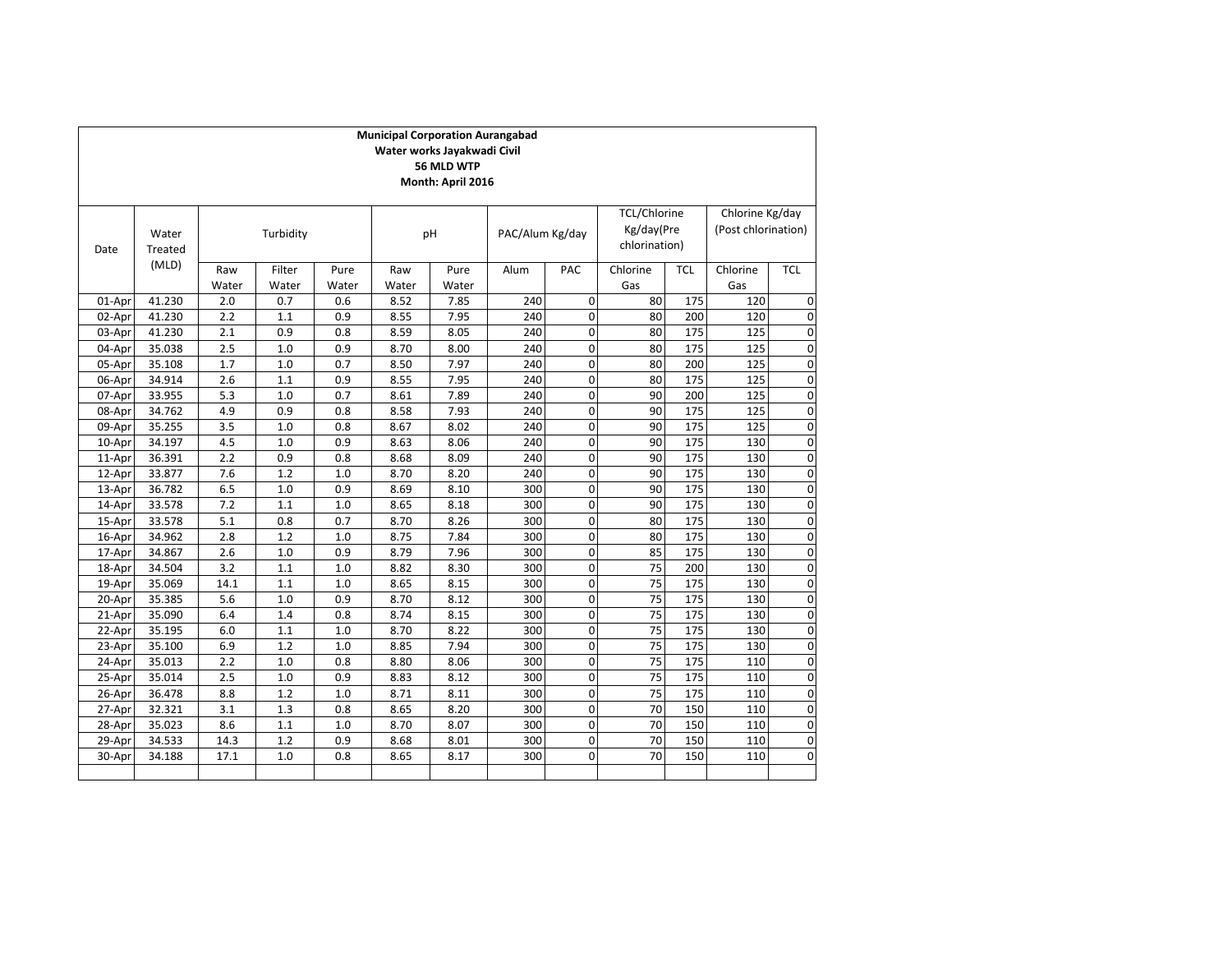G.Pz.P., Pune-P/98-(1100 Pads)-6-13

## State / Regional / District / Sub Divisional Public Health Laboratory Ausanzabas

Phone No.:  $0.26237026$  |

REPORT ON CHEMICAL EXAMINATION OF WATER FOR DRINKING PURPOSES

Date of Collection :-  $O\mu$  |  $O\mu$  | 16 Date of Receipt :-  $O\mu$  |  $O\mu$  | 16 Date of Examination :- 04104/16 (All the Analytical Results are in mg./Litre except pH, Turbidity)

| Sr. No. | <b>TEST PARAMETER</b>                         | Fitesplant Filterplant<br>Fasola Farola<br>RawWates Puse Water |                        | (3)        | <b>Normal Values</b><br>Desirable | <b>BIS Specification</b><br>10500 : 2012<br>Permissible |
|---------|-----------------------------------------------|----------------------------------------------------------------|------------------------|------------|-----------------------------------|---------------------------------------------------------|
|         |                                               |                                                                |                        |            | Limits                            | Limits                                                  |
| 1.      | Physical Appearance                           |                                                                |                        |            |                                   |                                                         |
| 2.      | Odour                                         |                                                                | Odoustess Odousless    |            | Agreeable                         | Agreeable                                               |
| 3.      | Turbidity (as N.T.U.)                         | 0.68                                                           | $0 - 81$               |            | 1.0                               | 5.0                                                     |
| 4.      | pH Value                                      | 7.92                                                           | $5 - 93$               |            | 6.5 to 8.5                        | No relaxation                                           |
| 5.      | Chlorides (as Cl)                             | 44.0                                                           | $42 - 0$               |            | 250                               | 1000                                                    |
| 6.      | Nitrates (as $NO_3$ )                         | 4.43                                                           | 0.19                   |            | $\left(45\right)$                 | No relaxation                                           |
| 7.      | Total Hardness (as CaCO <sub>3</sub> )        | 2080                                                           | 920                    |            | 200                               | 600                                                     |
| 8.      | Alkalinity (as CaCO <sub>2</sub> )            | $158 - 0$                                                      | $132 - 0$              |            | 200                               | 600                                                     |
| $9 -$   | <b>Total Dissolved Solids</b>                 | 9930                                                           | <b>2520</b>            |            | 500                               | 2000                                                    |
| 10.     | Iron (as Fe)                                  | 0.008                                                          | ND                     |            | 0.3                               | No relaxation                                           |
| 11.     | Fluoride (as F)                               | 0.42                                                           | 0.22                   |            | $1.0$ .                           | 1.5                                                     |
| 12.     | Other Tests (if any)                          |                                                                |                        |            | ł                                 |                                                         |
| 13.     |                                               |                                                                |                        |            |                                   |                                                         |
| 14.     |                                               |                                                                |                        |            | .                                 |                                                         |
| 15.     |                                               |                                                                |                        |            |                                   |                                                         |
| 16.     |                                               |                                                                |                        |            |                                   |                                                         |
| 17.     |                                               | $\blacktriangleright$                                          |                        |            |                                   |                                                         |
| 18.     |                                               | ÷                                                              | $\cdot$                |            |                                   |                                                         |
| 19.     |                                               | $\cdot$                                                        |                        | ×,         |                                   |                                                         |
| 20.     | $\mathbf{y} \in \mathcal{Y} \cup \mathcal{Y}$ |                                                                | $\boldsymbol{\lambda}$ | $\epsilon$ |                                   |                                                         |

· This report is restricted only for the Sample/s is Submitted to this Laboratory.

· This Sample's is are not Collected by this Laboratory.

a al

 $[P.T.O.]$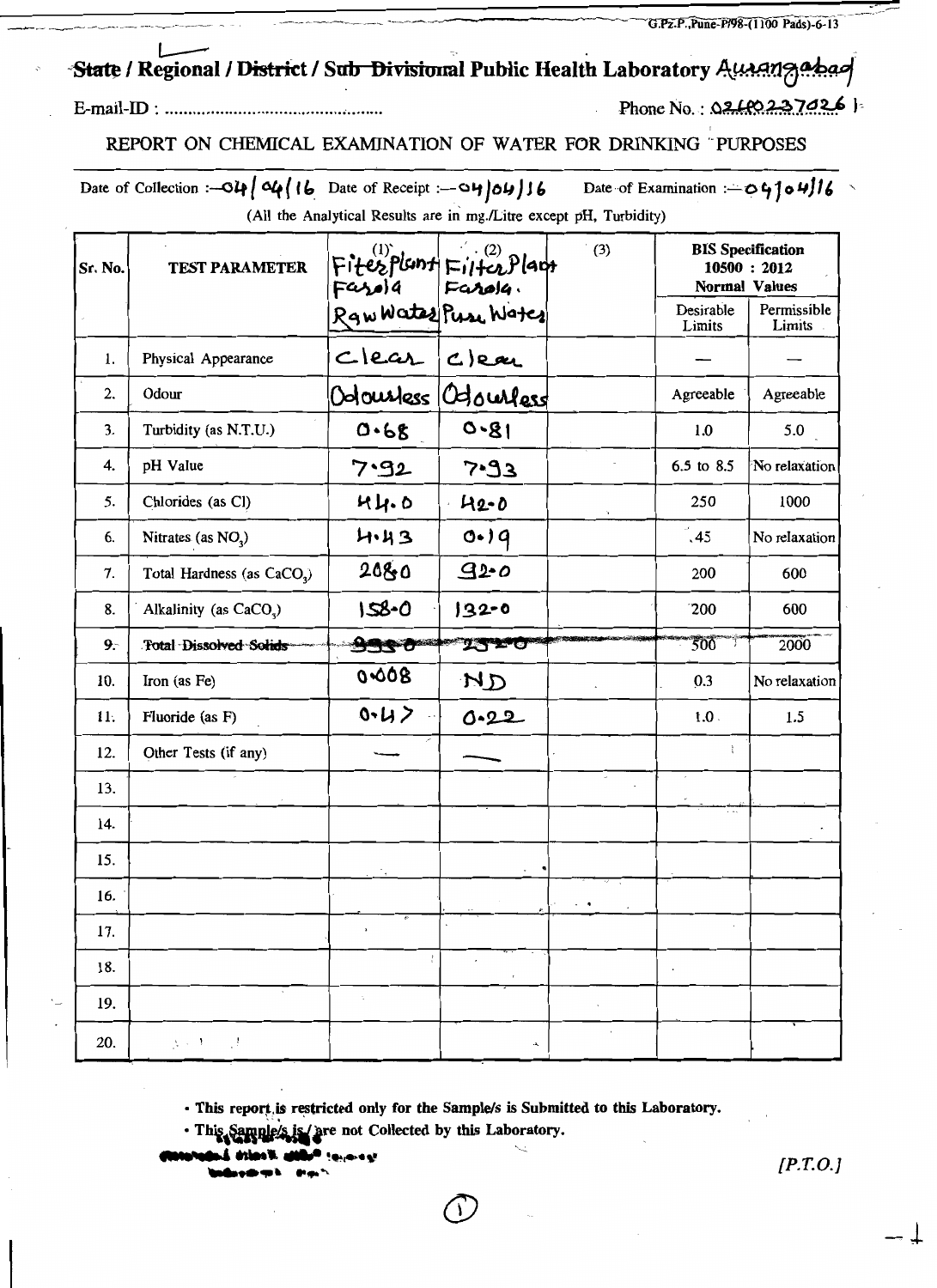#### **REMARKS**

A) Sample No. (s)  $\bigoplus$   $\mathcal{Y}(\mathfrak{D})$ is/are potable/ chemically fit for drinking purpose on the basis of analysed parameters only.

However, this / these water source/s can be used for drinking purpose only after proper treatment, disinfection and ascertaining it's bacteriological quality frequently or regularly.

| B) Sample No. $(s)$ $-$ | $\text{contains}_{-}$                                                                                                                                                 | $\mathcal{H}^{\pm}$ . |
|-------------------------|-----------------------------------------------------------------------------------------------------------------------------------------------------------------------|-----------------------|
|                         | 网络马耳曼 网络之间的                                                                                                                                                           |                       |
|                         | THE STATE RESIDENCE                                                                                                                                                   |                       |
|                         | $\mathcal{L}(\mathbf{S}) = \mathcal{L}(\mathbf{S}^T) = \mathcal{L}(\mathbf{S}^T) = \mathcal{L}(\mathbf{S}^T) = \mathcal{L}(\mathbf{S}^T) = \mathcal{L}(\mathbf{S}^T)$ |                       |
|                         | and the second contract of the second                                                                                                                                 |                       |

However, if there is no any other alternate source available nearby then this/these water Source/s can be used for drinking purpose only after proper treatment, disinfection and ascertaining it's bacteriological quality frequently or regularly.

Contains C) Sample No.  $(s)$   $\mathbf{A}$ ਜ Na ji  $\mathbb{Z}^{2n}$ and a complete the  $\sqrt{2}$  ,  $\alpha$  ,  $\beta$ 

Hence, this / these water Source/s is / are chemically non-potable / unfit for drinking purpose on the basis of analysed parameters only.

No.  $2673$ 

### **HEALTH SERVICES**

1 a **SAMP** 

 $\dddot{\phantom{0}}$ 

 $\sim$   $\omega^{\prime\prime}$  .

|                                                 | Date :- $\{0, 5, 7\}$ |
|-------------------------------------------------|-----------------------|
| Forwarded With Compliments To: Section Engineer |                       |
| Filter Plant-Farala                             |                       |
| Amanzerbad.                                     |                       |
|                                                 |                       |
| With reference to letter No. : $385/6$          | $-$ Dated : 04/04/6   |
| Fees Rs.:                                       |                       |
| Receipt No. and Date:                           |                       |
|                                                 |                       |
|                                                 |                       |

 $\overline{2}$ 

 $\overline{\phantom{a}}$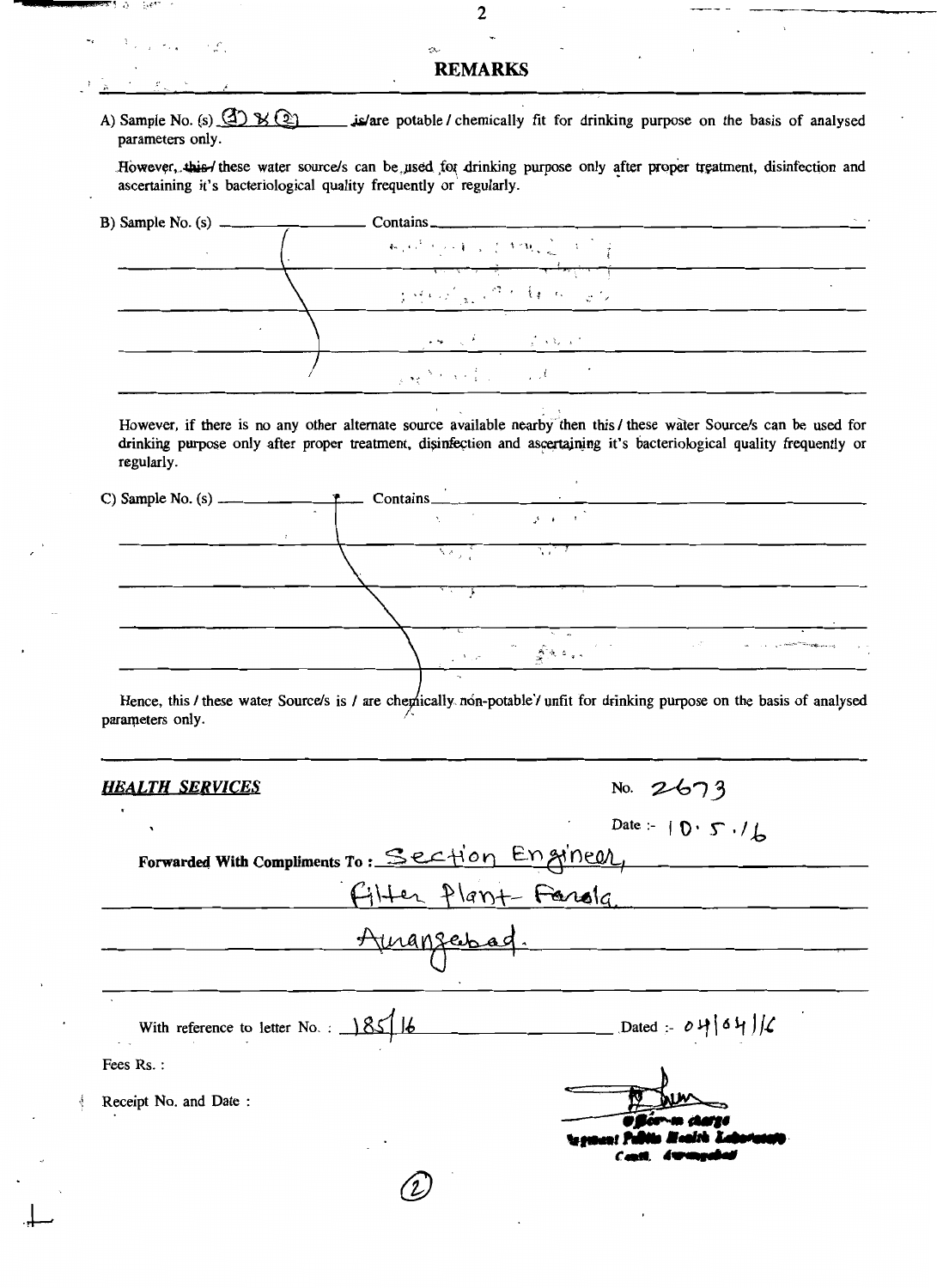A Prairies SR. No.-11 Code -BRH-1 फॉर्म क्र.१ महाराष्ट्र राज्य सार्वजनिक आरोग्य सेवा -<del>ग्रामीण/कूटीर\_रुग्णालय\_</del>प्रयोगशाळा जिल्हा ' <u> आर्ट्राठ्य में योगशाल, बी. क्येंद्र </u> दरध्वनी क्र.2370261 ई. मेल -पाणी र्नमच्याचा सुक्ष्मजीवीय अहवाल ब्रास्वा <u>आभयता :</u> पाठविणाऱ्यांचे नाव व पत्ता  $18444416$ पाठविणाऱ्यांचे पत्र क्रमांक व दिनांक  $\sim$ प्रयोगशाळा संदर्भ क्रमांक 5538-5541  $\div$  $040416$ नमुना घेतल्याचा दिनांक  $\ddot{\phantom{a}}$ नमूना पोहचल्याचा दिनांक  $04104116$  $\ddot{z}$ परीक्षण सुरू केल्याचा दिनांक  $\ddot{\phantom{a}}$ नमुन्याचा नमुन्याचे विवरण  $M.P.H.$  $180m$ . निश्चित परीक्षणाचे निष्कर्ष अभिप्राय अ.क्र. स्त्रोताचे स्थानिक प्रभाग/वाडी/पाडा केलेला स्त्रोताचा <del>ग़चे नाव</del> वस्तीचे इ. नाव क्रमांक प्रकार नाव Glitzemi bernotolesant  $\bigcirc$ ध्युद्ध 41D) ZI ab ye G ती कि पिष्यासक्षोत्रर  $\overline{wh}$  $O<sub>O</sub>$ शृह्य ক্ট.কু.<br>ক  $\left( \mathbf{\hat{z}}\right)$ पाठा 2াষ্ঠ oo **पोप्याश्लर्था** २२ ঞ্জ হা **tof**. जल **RADO** युध्द '2 पाणा नक्षमग्रहा  $M.B.R.)$ **NOSILA** oO TUWR (४) शृह्द म्यतम्य ठाव hion OО अभिप्राय :- पिण्यास अयोग्य पाण्यावर प्रमाणित क्लोरिनच्या मात्रेसह योग्य ती प्रक्रिया करून व सूक्ष्मजीवीय .<br>पुनर्तपासणीनंतर पिण्यास योग्य असल्याची खात्री झाल्यानंतरच ते पाणी पिण्यासाठी वापरता येईल.

| अहवाल क्रमांक : $208\%$<br>प्रत सादर :                | फोनद्वारे/तारेने कळविल्याचा दिनांक :- | प्रभारा जाधका स<br>रिक देशिक आरोग्य प्रयोगशाळा |
|-------------------------------------------------------|---------------------------------------|------------------------------------------------|
| (१) गटविकास अधिकारी, पंचायत समिती …………                |                                       | छादगी, औरंगाबाद                                |
| (२) जिल्हा आरोग्य अधिकारी, जिल्हा परिषद, जिल्हा       |                                       |                                                |
| (3)<br>शा.फो.झिं.मु.,पुणे-पी/९४-(७,००० प्रती)-१०-२०१२ |                                       |                                                |

 $\circled{1}$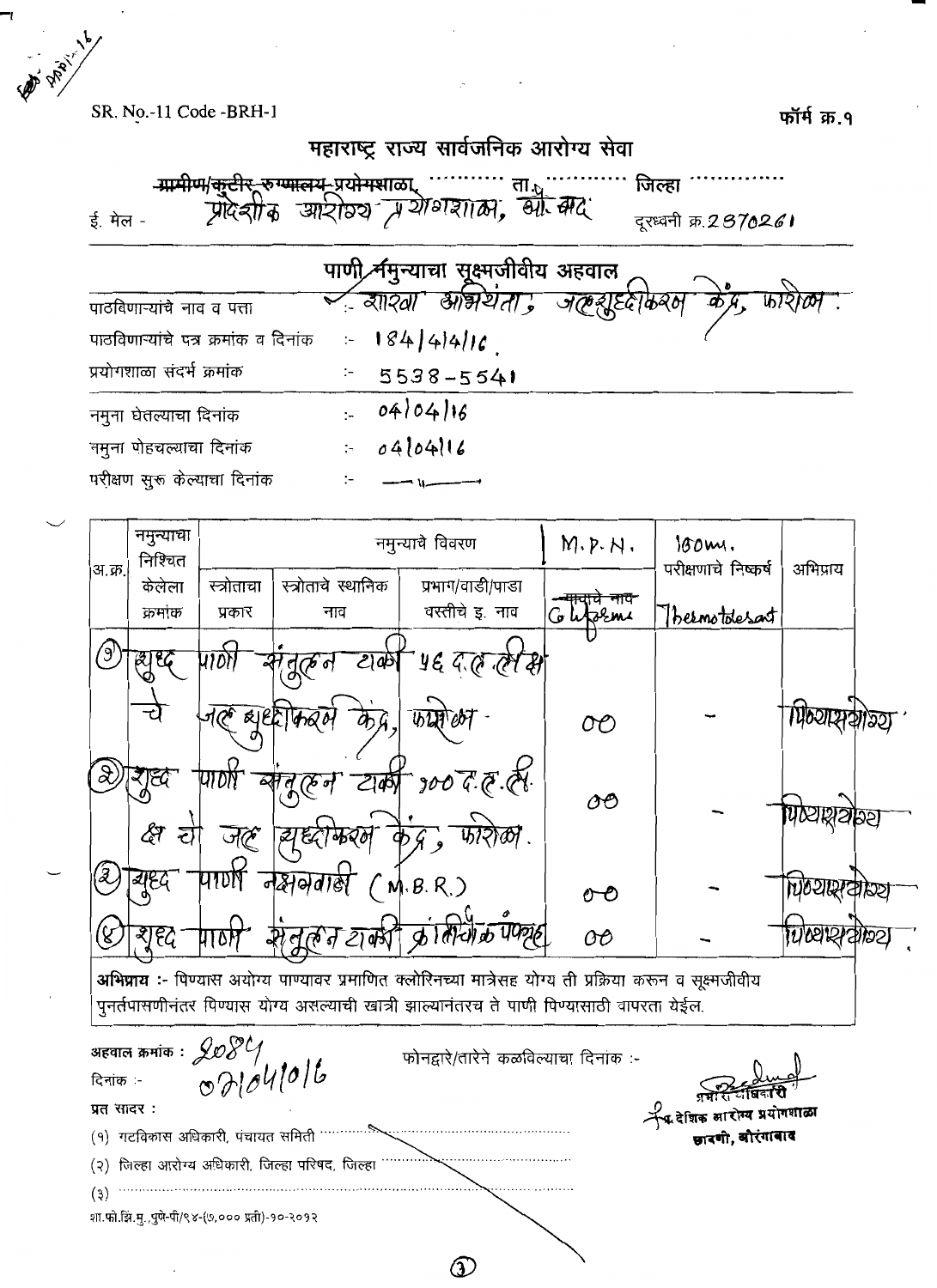

|                                      | पाणी नृमुन्याचा सूक्ष्मजीवीय अहवाल |                                                               |
|--------------------------------------|------------------------------------|---------------------------------------------------------------|
| पाठविणाऱ्यांचे नाव व पत्ता           |                                    | स्थाया अभिरंता जिल्सुस्टीकरण केही फरिज़ा                      |
| पाठविणाऱ्यांचे पत्र क्रमांक व दिनांक |                                    |                                                               |
| प्रयोगशाळा संदर्भ क्रमांक            | $1 - 9c$ $2 - 2y$ fe $(0.7.99)$    |                                                               |
| नमुना घेतल्याचा दिनांक               |                                    |                                                               |
| नमुना पोहचल्याचा दिनांक              |                                    | $\int \overline{\mathfrak{f}}\, \overline{\mathfrak{e}}$ urig |
| परीक्षण सुरू केल्याचा दिनांक         |                                    |                                                               |



अभिप्राय :- पिण्यास अयोग्य पाण्यावर प्रमाणित क्लोरिनच्या मात्रेसह योग्य ती प्रक्रिया करून व सूक्ष्मजीवीय पूनर्तपासणीनंतर पिण्यास योग्य असल्याची खात्री झाल्यानंतरच ते पाणी पिण्यासाठी वापरता येईल.

फोनद्वारे/तारेने कळविल्याचा दिनांक :-दिनांक :- $12 - 4 - 16$ प्रत सादर: (१) गटविकास अधिकारी, पंचायत समिती (२) जिल्हा आरोग्य अधिकारी, जिल्हा परिषद, जिल्हा ………….  $\begin{minipage}{0.5\textwidth} \begin{tabular}{|c|c|c|} \hline \multicolumn{1}{|c|}{p} & \multicolumn{1}{|c|}{p} & \multicolumn{1}{|c|}{p} & \multicolumn{1}{|c|}{p} & \multicolumn{1}{|c|}{p} & \multicolumn{1}{|c|}{p} & \multicolumn{1}{|c|}{p} & \multicolumn{1}{|c|}{p} & \multicolumn{1}{|c|}{p} & \multicolumn{1}{|c|}{p} & \multicolumn{1}{|c|}{p} & \multicolumn{1}{|c|}{p} & \multicolumn{1}{|c|}{p} & \multicolumn{1}{$  $(3)$ शा.फो.झि.मु.,पुणे-पी/९४-(७,००० प्रती)-१०-२०१२

 $\circledast$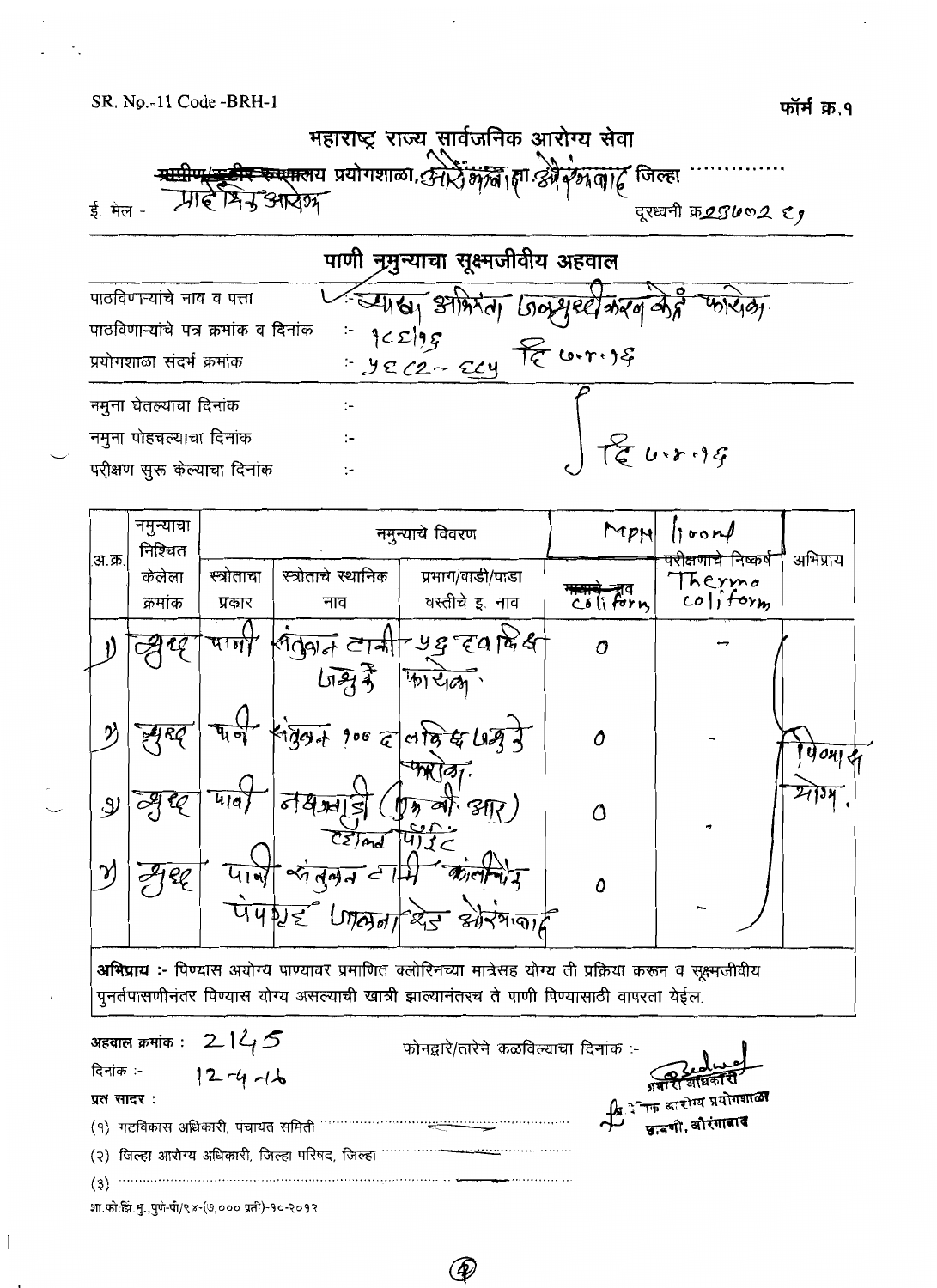महाराष्ट्र राज्य सार्वजनिक आरोग्य सेवा <del>प्रापीण/मुडीर रुण्णा</del>लय प्रयोगशाळा*न्द्रो*।<br>- *प्रा*न्दीर्न म् उनारोक् रंगालाटुं ता. झौरगालाटुजिल्हा ई. मेल -दूरध्वनी क्र*28७० 2 E\_* 9 पाणी नमुन्याचा सूक्ष्मजीवीय अहवाल Julian Starity Google din 2 - 412101. पाठविणाऱ्यांचे नाव व पत्ता  $=$  9cc  $\mathcal{F}$ ts पाठविणाऱ्यांचे पत्र क्रमांक व दिनांक té 99.2.2095 3093-648 प्रयोगशाळा संदर्भ क्रमांक नमुना घेतल्याचा दिनांक  $\div$ gr.  $8.2095$ नमुना पोहचल्याचा दिनांक  $\ddot{\phantom{a}}$ परीक्षण सुरू केल्याचा दिनांक ÷,

|        | नमुन्याचा<br>निश्चित |                              |                                       | नमुन्याचे विवरण                                                                                         | MPN          | 100r                                                 | अभिप्राय |  |
|--------|----------------------|------------------------------|---------------------------------------|---------------------------------------------------------------------------------------------------------|--------------|------------------------------------------------------|----------|--|
| अ.क्र. | केलेला<br>क्रमांक    | स्त्रोताचा<br>प्रकार         | स्त्रोताचे स्थानिक<br>नाव             | प्रभाग/वाडी/पाडा<br>वस्तीचे इ. नाव                                                                      | $col$ ; form | परीक्षणाचे निष्कर् <del>ष</del><br>Thermo<br>colifom |          |  |
|        |                      | पान                          | ਣੋਂਘੋਂ<br>aपॅले <del>च</del><br>إهاتا | 96500<br>way                                                                                            | Ô            |                                                      |          |  |
| ୨      | $\infty$             |                              | 42.09d<br>$C\overline{W}$             | $900$ cald $4$                                                                                          | $\circ$      |                                                      | 19041d   |  |
| 3)     |                      | $\overline{q_{\text{h}y_1}}$ | $\mathcal{R}$<br>md                   | $\frac{1}{2}$<br>م ابچ                                                                                  | Ő            | $\sqrt{2}$                                           | 24)34    |  |
| ช      | $\mathscr{F}$        | पान<br>422                   | ≪⊺<br>$U$ <i>l</i> slot $\ll$         | झोर गाला/                                                                                               | $\Omega$     |                                                      |          |  |
|        |                      |                              |                                       | अभिप्राय :- पिण्यास अयोग्य पाण्यावर प्रमाणित क्लोरिनच्या मात्रेसह योग्य ती प्रक्रिया करून व सक्ष्मजीवीय |              |                                                      |          |  |

पुनर्तपासणीनंतर पिण्यास योग्य असल्याची खात्री झाल्यानंतरच ते पाणी पिण्यासाठी वापरता येईल.

अहवाल क्रमांक:  $20$ फोनद्वारे/तारेने कळविल्याचा दिनांक :-दिनांक :- $16 - 02 - 16$ प्रत सादर: (१) गटविकास अधिकारी, पंचायत समिती (२) जिल्हा आरोग्य अधिकारी, जिल्हा परिषद, जिल्हा  $(3)$ शा.फो.झि.मु.,पुणे-पी/९४-(७,००० प्रती)-१०-२०१२

**छा**वणी, औरंगाबाद

(5)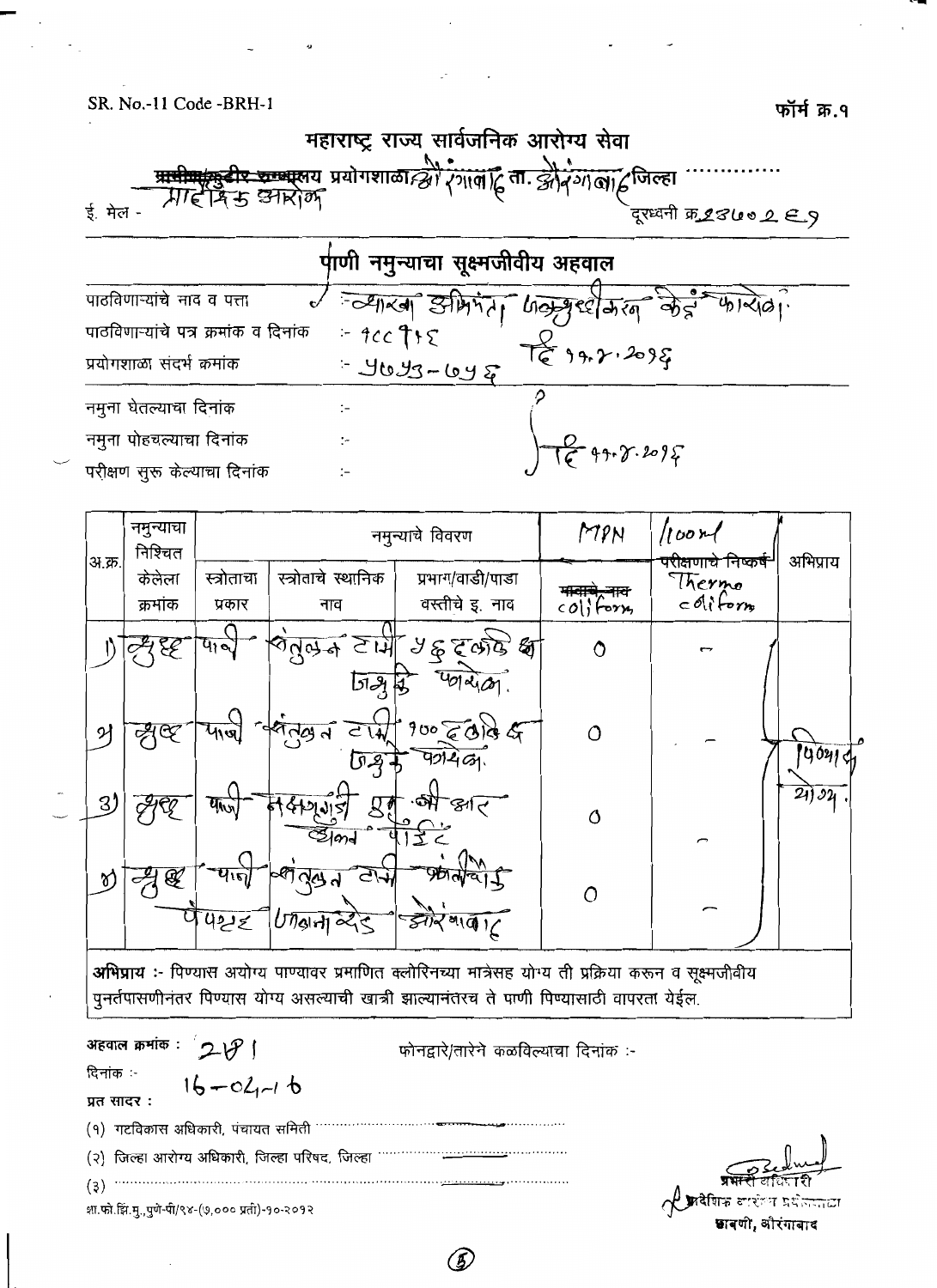

| अ.क्र.     |                        |                                                           |                                                 |                                                                                                                                                                                                       |            | पराक्षणाच निष्कष        | आभप्राय |  |
|------------|------------------------|-----------------------------------------------------------|-------------------------------------------------|-------------------------------------------------------------------------------------------------------------------------------------------------------------------------------------------------------|------------|-------------------------|---------|--|
|            | केलेला                 | स्त्रोताचा                                                | स्त्रोताचे स्थानिक                              | प्रभाग/वाडी/पाडा                                                                                                                                                                                      |            |                         |         |  |
|            | क्रमांक                | प्रकार                                                    | नाव                                             | वस्तीचे इ. नाव                                                                                                                                                                                        | liter suit | Thesmotolesant          |         |  |
|            | ९द्                    |                                                           |                                                 | रिल्न टार्की पद द.व ली                                                                                                                                                                                |            |                         |         |  |
|            | $\mathbb{Q}$ .<br>ajEG |                                                           |                                                 | $900$ $\vec{a}$ $\vec{a}$ $\vec{a}$ $\vec{b}$ $\vec{s}$                                                                                                                                               | OO         |                         | '0থ।ই   |  |
|            |                        |                                                           | চ্চাহা                                          |                                                                                                                                                                                                       | OÔ         |                         | 72      |  |
|            |                        |                                                           | ন&পপ                                            | MBR) Valvepoint                                                                                                                                                                                       | Ծ          |                         |         |  |
|            | बाद्य                  | UIDK                                                      |                                                 |                                                                                                                                                                                                       | 08         |                         | क्रियास |  |
|            |                        |                                                           |                                                 | अभिप्राय :- पिण्यास अयोग्य पाण्यावर प्रमाणित क्लोरिनच्या मात्रेसह योग्य ती प्रक्रिया करून व सूक्ष्मजीवीय<br>पुनर्तपासणीनंतर पिण्यास योग्य असल्याची खात्री झाल्यानंतरच ते पाणी पिण्यासाठी वापरता येईल. |            |                         |         |  |
|            |                        | अहवाल क्रमांक : <b>१९९५ )</b><br>दिनांक :-<br>स्रि स्थापि |                                                 | फोनद्वारे/तारेने कळविल्याचा दिनांक :-                                                                                                                                                                 |            |                         |         |  |
| प्रत सादर: |                        |                                                           |                                                 |                                                                                                                                                                                                       |            | आरोग्य प्रयोगशाळा       |         |  |
|            |                        | (१) गटविकास अधिकारी, पंचायत समिती                         |                                                 |                                                                                                                                                                                                       |            | ावणी <b>. अौरंगावाद</b> |         |  |
|            |                        |                                                           | (२) जिल्हा आरोग्य अधिकारी, जिल्हा परिषद, जिल्हा |                                                                                                                                                                                                       |            |                         |         |  |
| (3)        |                        |                                                           |                                                 |                                                                                                                                                                                                       |            |                         |         |  |

(E)

शा.फो.झि.मु.,पुणे-पी/९४-(७,००० प्रती)-१०-२०१२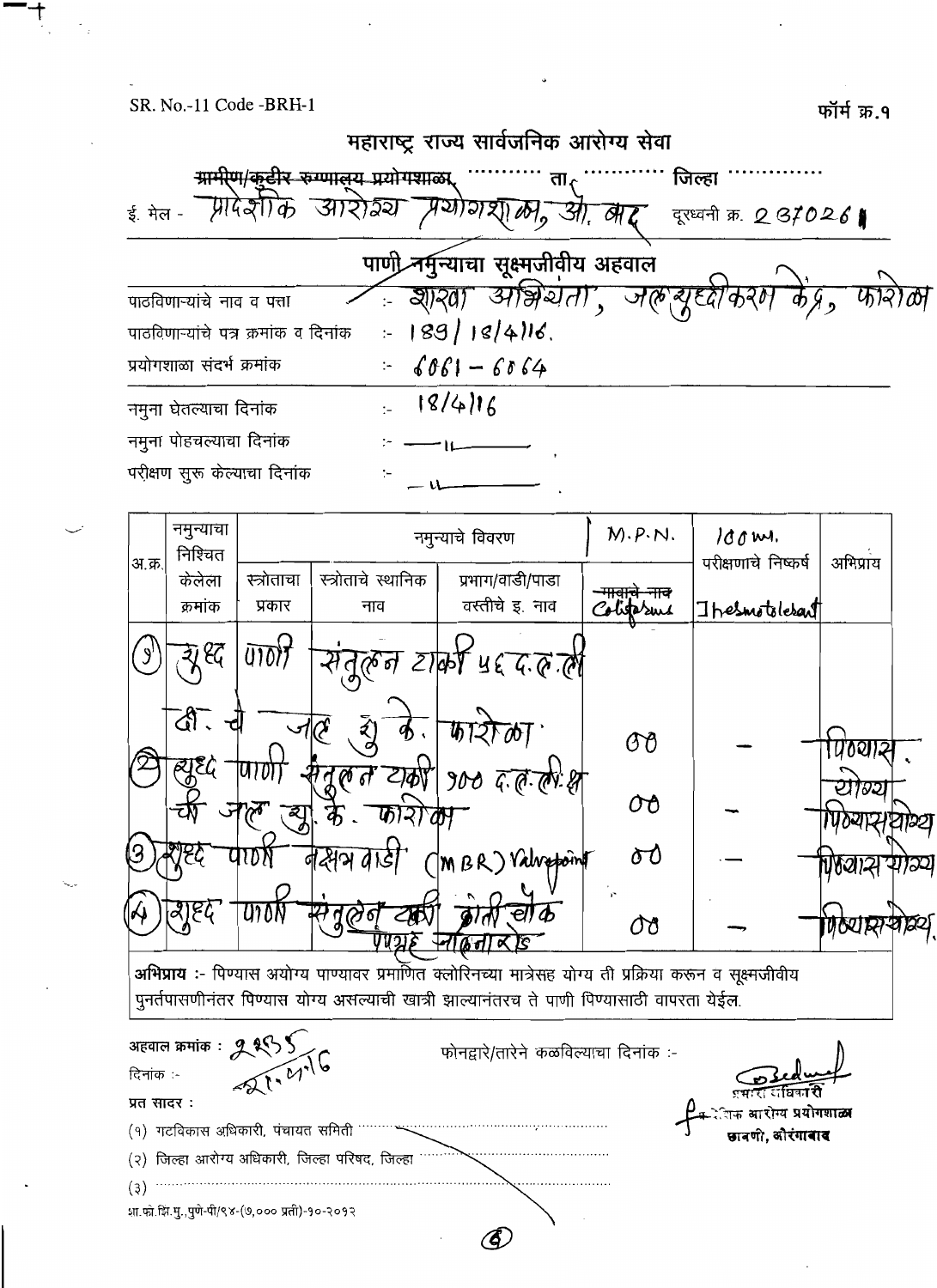फॉर्म क्र.१



 $\circledast$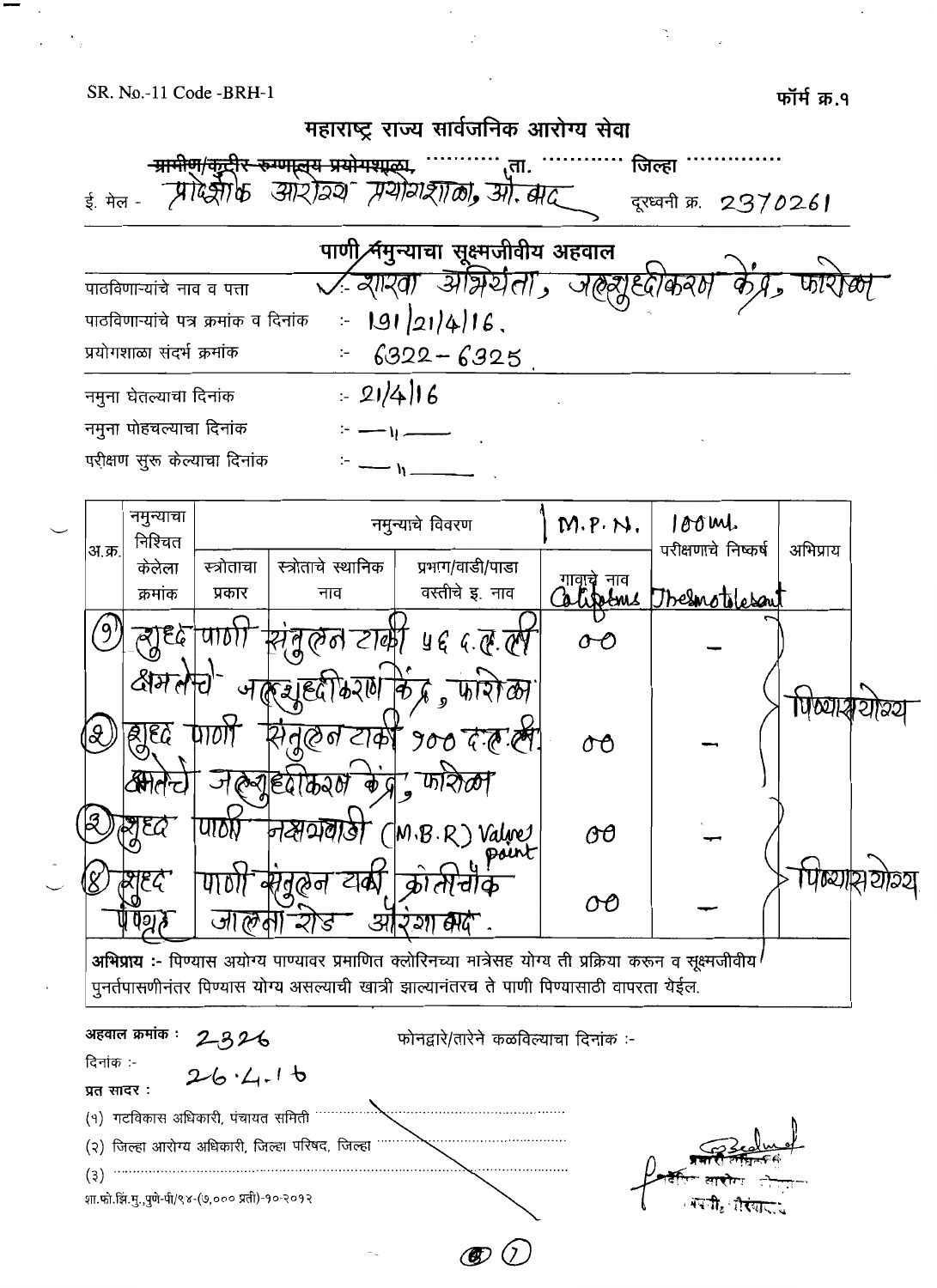फॉर्म क्र.१



B.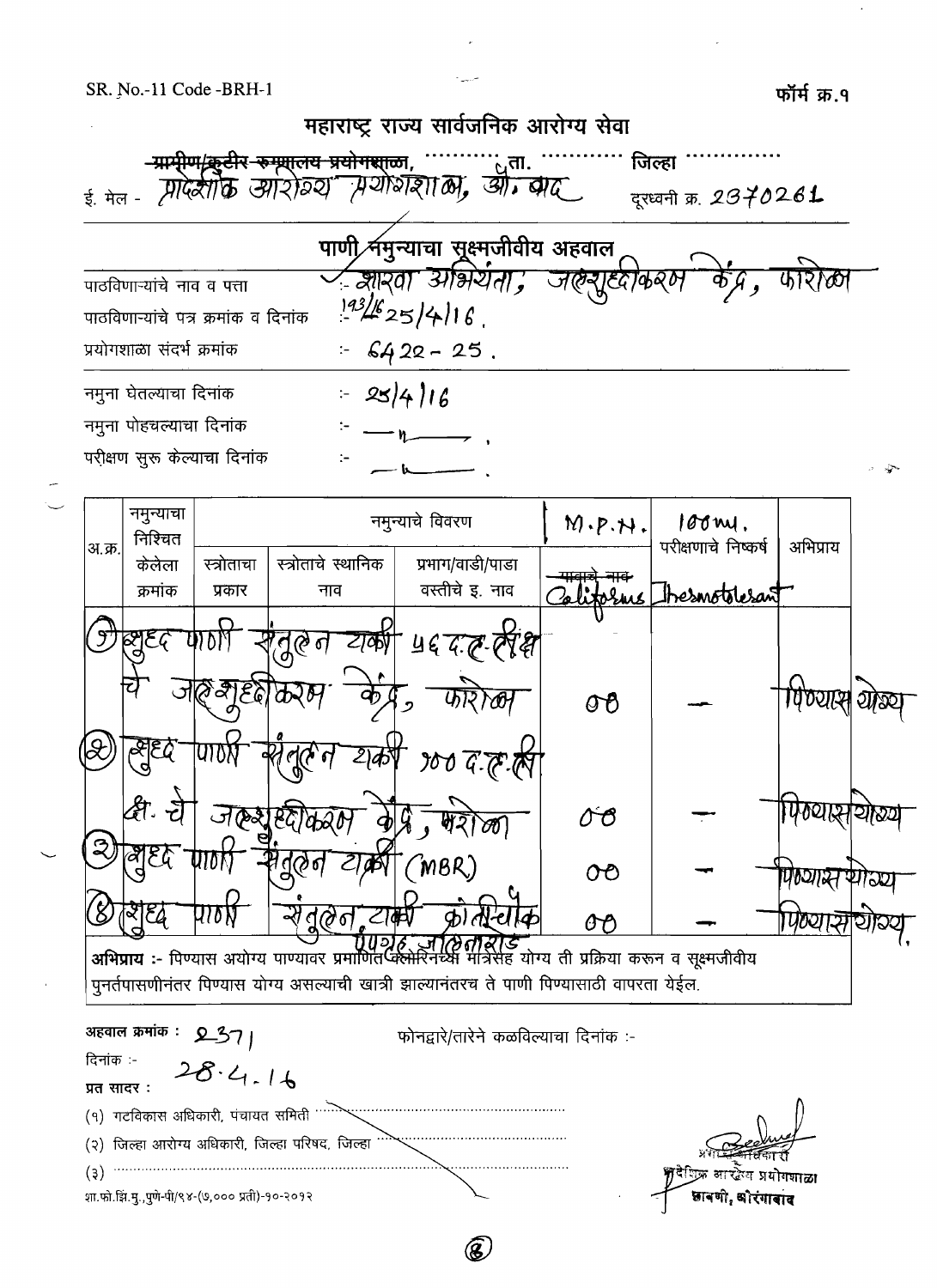फॉर्म क १

महाराष्ट्र राज्य सार्वजनिक आरोग्य सेवा <del>टीर कम्प्यू</del>लय प्रयोगशाळा, श्रीपं मपी हिं ता. श्रीपं मणी ट्र "जिल्हा क आरोग ई. मेल दरध्यनी क23LO2E9 पाणी नमुन्याचा सूक्ष्मजीवीय अहवाल पाठविणाऱ्यांचे नाव व पत्ता व्यालया आर्म्भाग जिले श्रीकरण केई  $9e^{\frac{1}{219}}$ पाठविणाऱ्यांचे पत्र क्रमांक व दिनांक  $E^{1217}$   $E^{117}$   $E^{117}$ प्रयोगशाळा संदर्भ क्रमांक नमुना घेतल्याचा दिनांक  $\ddot{\cdot}$  $\frac{1}{6}$ 26 r  $\frac{1}{6}$ नमुना पोहचल्याचा दिनांक परीक्षण सुरू केल्याचा दिनांक  $\cdot$  .

|                            | नमुन्याचा<br>निश्चित |                      |                                     | नमुन्याचे विवरण                                                     | MPH      | 100r                                                           | अभिप्राय       |  |
|----------------------------|----------------------|----------------------|-------------------------------------|---------------------------------------------------------------------|----------|----------------------------------------------------------------|----------------|--|
| अ.क्र.                     | केलेला<br>क्रमांक    | स्त्रोताचा<br>प्रकार | स्त्रोताचे स्थानिक<br>नाव           | प्रभाग/वाडी/पाडा<br>वस्तीचे इ. नाव                                  | coliform | <del>परीक्षणाचे निष्कष</del><br>Themo<br>$c$ <i>O</i> $v$ form |                |  |
|                            |                      | णि                   |                                     | $\int \frac{1}{\sqrt{4\pi}} \exp\left\{-\frac{1}{4}\pi\right\}$     |          |                                                                |                |  |
| $\boldsymbol{\mathcal{Y}}$ |                      |                      | $41 - 7$ = $7 - 17$ 900 2010 5 1292 |                                                                     | Ô        |                                                                | $J\alpha_{11}$ |  |
| 8)                         |                      |                      |                                     | $\frac{1}{\sqrt{2\pi}}\int (y_1 + 2xy)$ $\frac{1}{\sqrt{2\pi}}\int$ | $\Omega$ |                                                                |                |  |
| ช                          |                      |                      |                                     | y was digited with the state                                        | ∩        |                                                                |                |  |

अभिप्राय :- पिण्यास अयोग्य पाण्यावर प्रमाणित क्लोरिनच्या मात्रेसह योग्य ती प्रक्रिया करून व सूक्ष्मजीवीय पुनर्तपासणीनंतर पिण्यास योग्य असल्याची खात्री झाल्यानंतरच ते पाणी पिण्यासाठी वापरता येईल.

अहवाल क्रमांक : दिनांक :-

 $253006$ 

फोनद्वारे/तारेने कळविल्याचा दिनांक :-

प्रत सादर:

 $(3)$ 

 $(9)$  गटविकास अधिकारी, पंचायत समिती ……………… 

रोग्य प्रयोगपाठा छावणी, लौरंगाबाद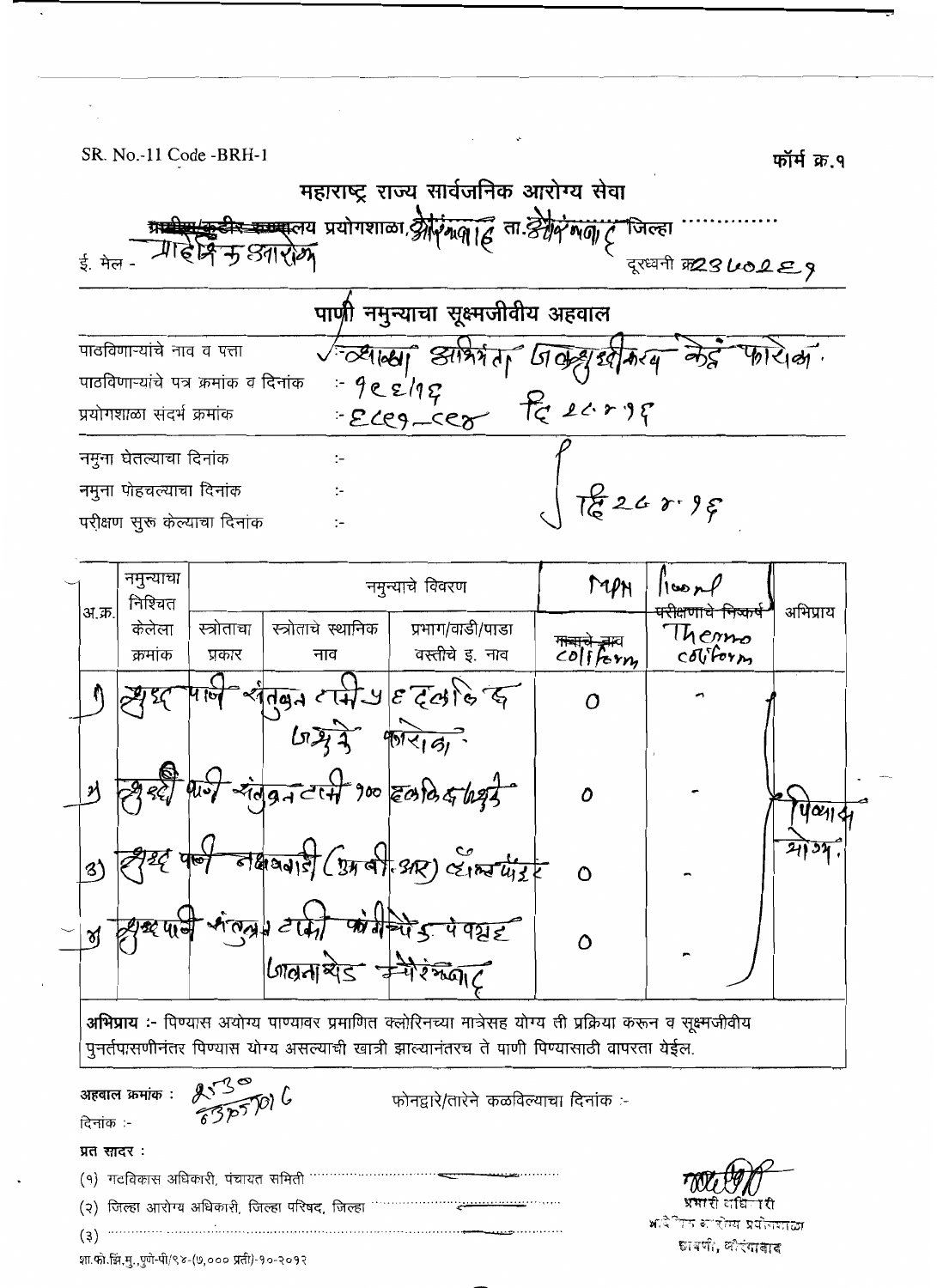GPK-Y 222-2.80,000-3.2002

[Spl.-Sany. 17 e.

### **REVISED FORM** STATE / REGIONAL / DISTRICT PUBLIC HEALTH LABORATORY

Ausangabad.

Phone No. :  $2370261$ 

# REPORT ON DOSÉ OF BLEACHING POWDER/AVAILABLE CHLORINE

Source of water :---

ابه

Date of Examination :--- 2 |  $\left(4\right)/6$ Date of Receipt :---  $2|4|16$ Dose Kg. Batch No. Name of Available **Brand** Manufacturing Sr. and Manufac-I.S.I. Mark No. Sender Chlorine Litres or Gms/ Name Company turing Yes/No & Grade % by Wt. thousand Date litres hasel  $\mathcal{L}$ Greetin  $32.6$  $\overline{3}$ ىرا 6 ك .<br>3296  $7413$ R-6713  $2413$  $2y7$ **HEALTH SERVICES**  $No.$ : Date:  $53105776$ Section Engineer To paithon Dist: Ausangabed. Forwarded with compliments to with reference to letter No.  $192/16$  .....................dated ... 21.14.116.  $\widehat{10}$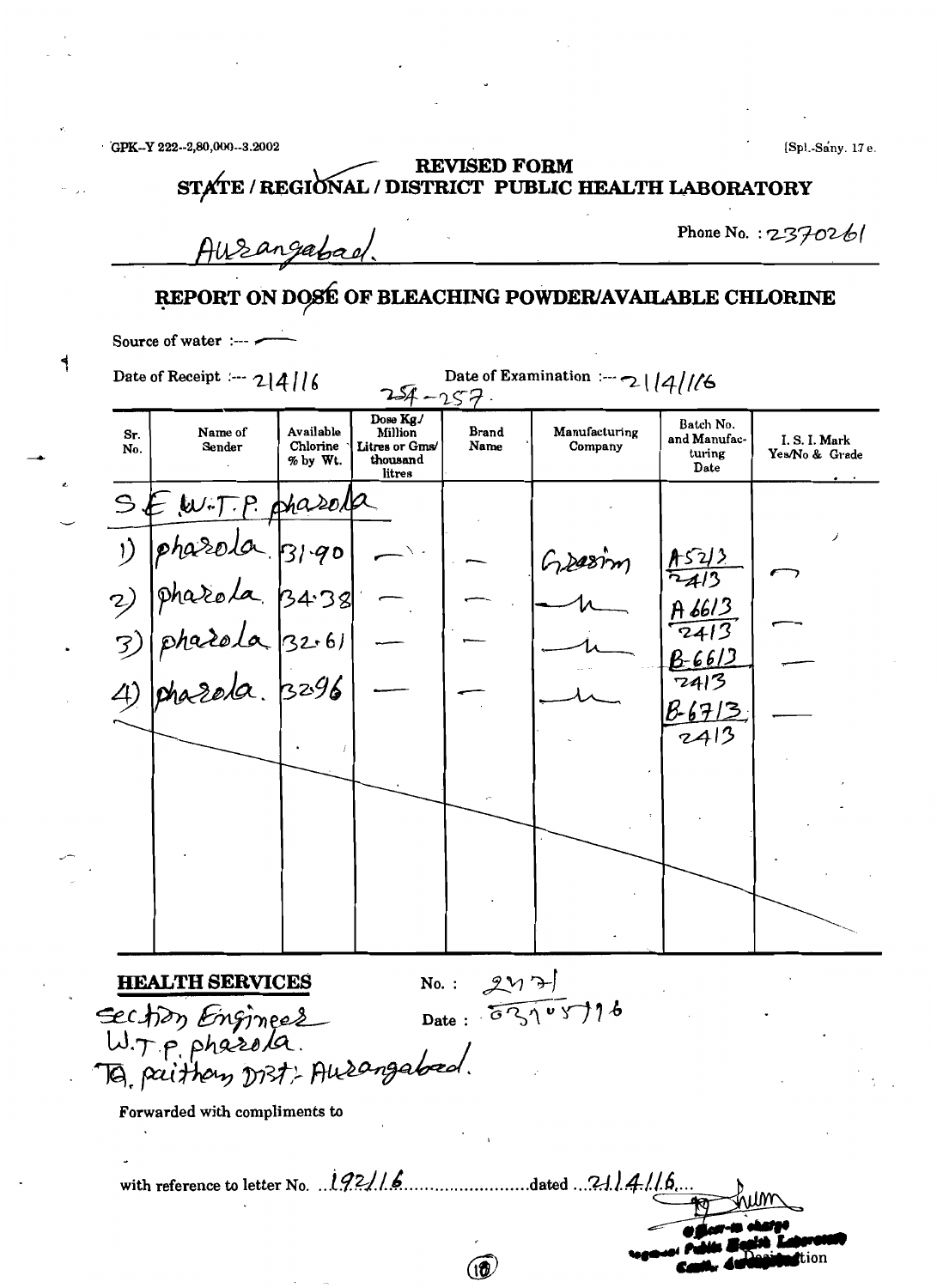Near Hedgewar Hospital Jawahar Colony, Garkheda Road, Aurangabad. Ph.: (0240) 2355410, 2321428

#### **Government of Maharashtra** Water Resources Department Hydrology Project (S.W.)

# WATER QUALITY LABORATORY (LEVEL - II), AURANGABAD

Web.: www.mahahp.org

Email-wqlabad@gmail.com, sdeshpsd.aurangabad@mahahp.org

NO/HP/SD/ABD/WQLAB L-II/ 405

Date:  $13.04.16$ 

> $\mathcal{L}$  $\label{eq:zeta} \begin{array}{l} \mathcal{L}_{\mathcal{A}}^{\mathcal{A}}(\mathcal{R},\mathcal{Z})\\ \mathcal{L}_{\mathcal{A}}^{\mathcal{B}}(\mathcal{Z}) \end{array}$

Y LAD

To, The Deputy Engineer Water Supply Jayakwadi (Civil) Muncipal Corporation, Aurangabad

**Subject:- Analysis Report** Ref:- Your Letter No. 1187, Dated:- 14.03.16

Sir/Madam,

Please find Sample Analysis Report for the sample submitted alongwith desired parameters

# **Water Analysis Report**

|                 | 1. Nature of Sample: Pure Water (Pharola)<br>3. Date of receipt of Sample: 19.03.16 |                       | 2. Date of Sampling: 19.03.16<br>4. Sample Collected By: P. B. Pawar |              |                                                                                 |  |  |
|-----------------|-------------------------------------------------------------------------------------|-----------------------|----------------------------------------------------------------------|--------------|---------------------------------------------------------------------------------|--|--|
| Sr.             | <b>Parameters</b>                                                                   | <b>Results</b>        | Desirable Limits                                                     | <b>Units</b> | <b>Method Reference</b>                                                         |  |  |
| No.             |                                                                                     |                       | (IS 10500:2012)                                                      |              |                                                                                 |  |  |
|                 |                                                                                     |                       | <b>Physico-Chemical Analysis</b>                                     |              |                                                                                 |  |  |
| 1               | Colour                                                                              | 3                     | 5 Max                                                                | Hazen        | APHA, 21st Ed., 2005, 2120-B, 2-2                                               |  |  |
| $\mathbf{2}$    | pH                                                                                  | 7.8                   | 6.5 to 8.5                                                           | --           | APHA, 21 <sup>st</sup> Ed., 2005, 4500-H <sup>+</sup> - B, 4-90                 |  |  |
| 3               | Turbidity                                                                           | 1                     | 1 Max                                                                | <b>NTU</b>   | APHA, 21 <sup>st</sup> Ed., 2005, 2130-B, 2-9                                   |  |  |
| 4               | <b>Total Dissolved Solids</b>                                                       | 257                   | 500 Max                                                              | mg/L         | APHA, 21 <sup>st</sup> Ed., 2005, 2540 C, 2-57                                  |  |  |
| s               | Chloride (asCl)                                                                     | 48                    | 250 Max                                                              | mg/L         | APHA, 21 <sup>st</sup> Ed., 2005, 4500-Cl, B, 4-70                              |  |  |
| 6               | Alkalinity                                                                          | 104                   | 200 Max                                                              | mg/L         | APHA, 21st Ed., 2005, 2320-B, 2-27                                              |  |  |
| 7               | <b>Total Hardness (as CaCO3)</b>                                                    | 128                   | 200 Max                                                              | mg/L         | APHA, 21st Ed., 2005, 2340-C, 2-37                                              |  |  |
| 8               | Nitrate                                                                             | 0.16                  | 45Max                                                                | mg/L         | APHA, 21 <sup>st</sup> Ed., 2005, 4500-NO <sub>3,</sub> B-4-120                 |  |  |
| 9               | Iron                                                                                | 0.08                  | $0.3$ Max                                                            | mg/L         | APHA, 21st Ed., 2005, 3500-Fe, B, 3-77                                          |  |  |
| 10              | Manganease                                                                          | <b>ND</b>             | $0.1$ Max                                                            | mg/L         | APHA, 21 <sup>st</sup> Ed., 2005, 3500-Mn, B, 3-84                              |  |  |
| 11              | Magnesium                                                                           | 4                     | 30 Max                                                               | mg/L         | APHA, 21 <sup>st</sup> Ed., 2005, 3500-Mg, B, 3-84                              |  |  |
| 12              | Fluoride                                                                            | 0.08                  | 1 Max                                                                | mg/L         | APHA, 21 <sup>st</sup> Ed., 2005, 4500-F <sup>'</sup> , D, 4-85                 |  |  |
| 13              | <b>Sulphates</b>                                                                    | 30                    | 200 Max                                                              | mg/L         | APHA, 21 <sup>st</sup> Ed., 2005, 4500- SO <sub>4</sub> <sup>2</sup> , E, 4-188 |  |  |
| 14              | Chromium (Hexavalent)                                                               | <b>BDL (DL:0.02)</b>  | 0.05 Max                                                             | mg/L         | APHA, 22 <sup>nd</sup> Ed., 2012, 3500-Cr, B, 3-69                              |  |  |
| 15              | Mercury                                                                             | BDL (DL:0.0008)       | 0.001 Max                                                            | mg/L         | IS 3025 (Part 2): 2004                                                          |  |  |
| 16              | Cadmium                                                                             | BDL (DL:0.002)        | 0.003 Max                                                            | mg/L         | IS 3025 (Part 2): 2004                                                          |  |  |
| 17              | Selenium                                                                            | <b>BDL (DL:0.005)</b> | 0.01 Max                                                             | mg/L         | IS 3025 (Part 2): 2004                                                          |  |  |
| 18              | Arsenic                                                                             | BDL (DL:0.005)        | 0.01 Max                                                             | mg/L         | IS 3025 (Part 2): 2004                                                          |  |  |
| 19              | <b>Cyanide</b>                                                                      | <b>BDL (DL:0.001)</b> | 0.05 Max                                                             | mg/L         | IS 3025 (Part 2): 2004                                                          |  |  |
| $\overline{20}$ | Lead                                                                                | <b>BDL (DL:0.008)</b> | 0.01 Max                                                             | mg/L         | IS 3025 (Part 2): 2004                                                          |  |  |
| 21              | Zinc                                                                                | BDL (DL:0.005)        | 5 Max                                                                | mg/L         | IS 3025 (Part 2): 2004                                                          |  |  |

Note:- ND-Not Detected, BDL- Below Detection Limit, DL- Detection Limit

Yours faithfully,

**V. P. Pawar Chief Chemist** 

<u>አንነ</u> ርሳይ ዋ2 Sub-Divisiopnal Engineer Hydrology Project Sub-Division Aurangabad

Note:

1. The result listed refers only to the tested sample(s) and applicable parameter(s).

2. This report is not to be reproduced except in full, without written approval of the laboratory.

**Test Water For Healthy Life.** 

**AII**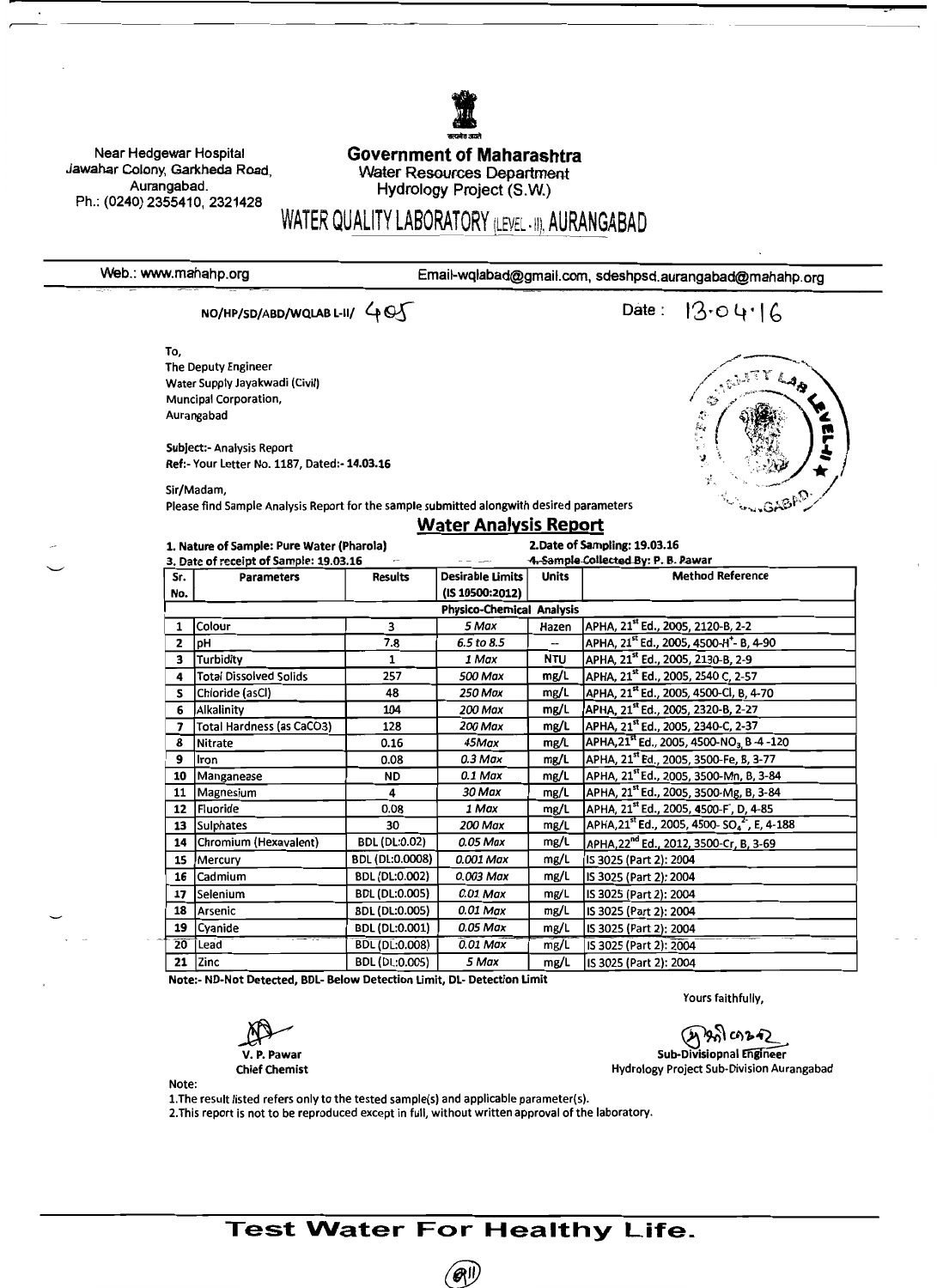



 $9I/ 0 l \rightarrow$  /  $po$  /  $p$  /  $p$  /  $p$  /  $p$  /  $p$  /  $p$  /  $p$ 

Regional Public Health Laboratory, Aurangbad-431002

1970*LE7(0770): xv<sub>H</sub> puoyd* E-mail – rphlabd@gmail.com Officer In-charge, Nijam bangla, Containment Area, chhawani Aurangabad(R.S.)

 $Df4'$  /  $Df5019$ 

Report on Sample of  $\therefore$  Alum

Date of Examination;-25-04-2016 on wards Date of Receipt:  $25-04-2016$ Dated: 25-04-2016 Filter Plant Farola Sent by : Deputy Engineer,

Lab ref. No.  $A$ - 148 Receipt No.  $F^2$ : y 23 \ 不 IF oN rothal aid diw

### RESULT OF EXAMINATION

| $\mathbf{M}$ of matters $\mathbf{M}$ for $\mathbf{M}$ for $\mathbf{M}$ and $\mathbf{M}$ and $\mathbf{M}$ for means $\mathbf{M}$ and $\mathbf{M}$ are $\mathbf{M}$ |                                          |                                      |                                   |                            |  |  |  |  |
|-------------------------------------------------------------------------------------------------------------------------------------------------------------------|------------------------------------------|--------------------------------------|-----------------------------------|----------------------------|--|--|--|--|
|                                                                                                                                                                   | Fe) %by mass                             |                                      |                                   |                            |  |  |  |  |
|                                                                                                                                                                   | Water soluble Iron compound (as          | $%$ ts 0                             | $(x \in M)$ $\Gamma$ <sub>0</sub> | $(x \in M) \mathcal{L}$ .0 |  |  |  |  |
| Þ                                                                                                                                                                 | Insoluble matter $\%$ by mass            | $%1*0$                               | $(x \in M)$ $\zeta$ . 0           | $(x8M)$ $\zeta$ .0         |  |  |  |  |
|                                                                                                                                                                   | $s$ sem $\sqrt{4\%}$ (EOSIA se) bunoqmoo |                                      |                                   |                            |  |  |  |  |
| E                                                                                                                                                                 | Water Soluble aluminium                  | % 16'91                              | (niM)0.81                         | $(niM)0.$ 31               |  |  |  |  |
| τ                                                                                                                                                                 | noitulos .ps <i>o</i> c to Hq            | 08 <sub>c</sub>                      | ĽΖ                                | ĽΖ                         |  |  |  |  |
|                                                                                                                                                                   |                                          | $mu$ <sub><math>N</math></sub>       |                                   |                            |  |  |  |  |
|                                                                                                                                                                   | Physical Observation                     | Cream colour hard of                 | ---                               |                            |  |  |  |  |
| ---                                                                                                                                                               |                                          | $8bI-A$                              | Grade I                           | <b>Grade</b> II            |  |  |  |  |
| 0 <sub>N</sub>                                                                                                                                                    |                                          | 6861:667'0N SI                       |                                   |                            |  |  |  |  |
| $\mathbf{F}$                                                                                                                                                      | Test/Parameter                           | Requirement as per ISI Spesification |                                   |                            |  |  |  |  |

.0801:002:21 notisoftionq 2 per ISI spetfication IS:2991. MENINIE :- WOOAS 2001 THE BINID SUNDER OCH IN THAT TO'LET TO COUIL IN ON THE ORDER

only to the sample submitted. Note :- This laboratory has not collected sample/samples. The results of analysis contained in this report relate

 $71$ 

Forwarded with compliments :-

.badagnau<sub>A</sub> Filter Plant Farola,  $I$ 0:- Debuty Engineer,

Officer Incharge

badagneruA Regional Public Health Laboratory